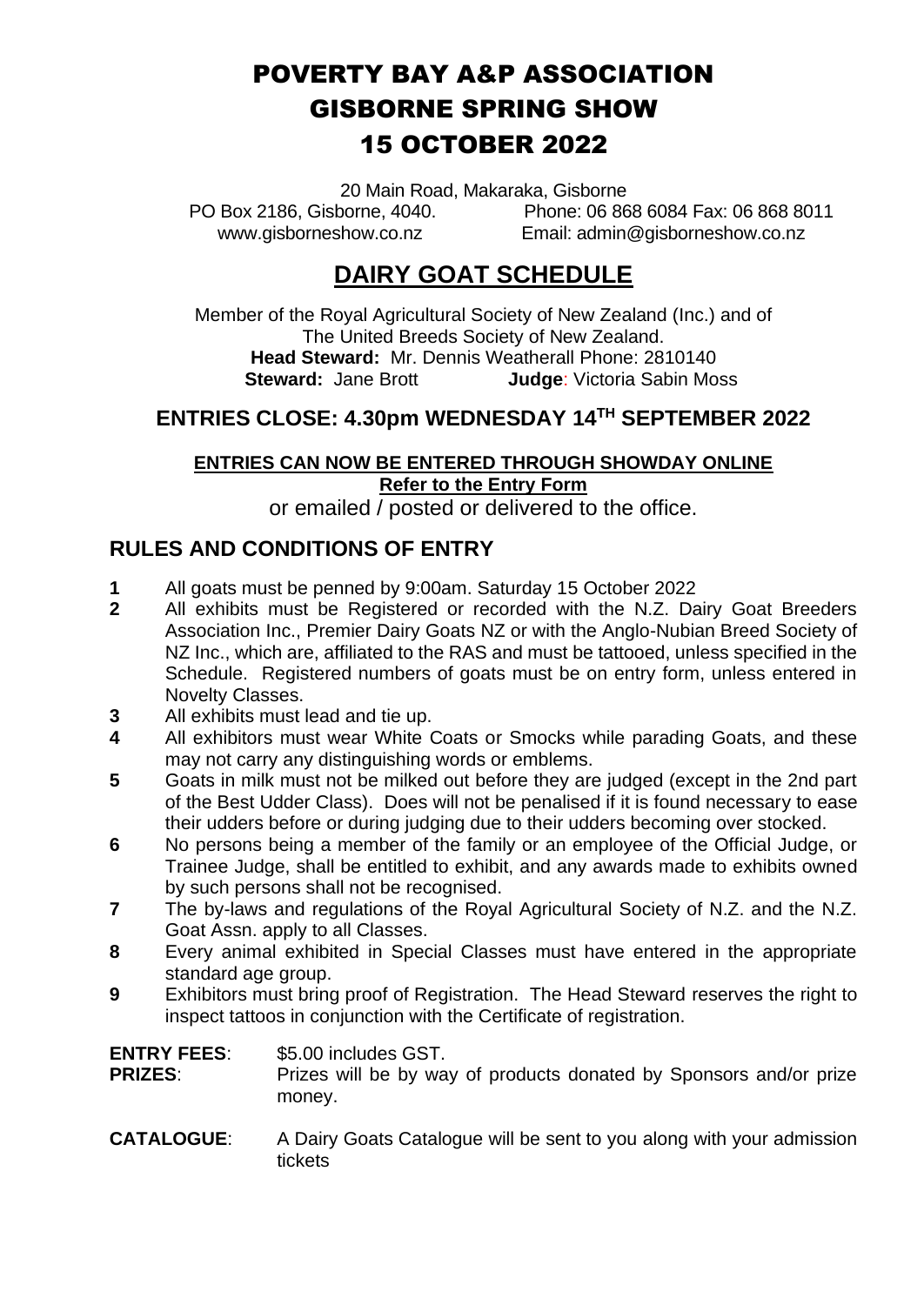#### **HERD REGISTER STANDARD AGE CLASSES**

**Class 1200**: Kidded Doe in Milk - Under 3 years **Class 1201**: Kidded Doe in Milk - 3 years and under 5 years. **Class 1202**: Kidded Doe in Milk - 5 years and over. **CHAMPION DOE**: *Stills Family Cup* **RESERVE CHAMPION DOE**  (All prize winners in classes 1200, 1201 and 1202 to be paraded) **BREED CERTIFICATE Class 1203: - GRAND CHAMPION DOE AGE CLASS CHAMPION CHALLENGE**

#### **ASSOCIATED RECORDS STANDARD AGE CLASSES**

(Crossbred, Appendix & Recorded Grade)

**Class 1204**: Kidded Doe in Milk - Under 3 years. **Class 1205**: Kidded Doe in Milk - 3 years and under 5 years. **Class 1206**: Kidded Doe in Milk - 5 years and over. **CHAMPION ASSOCIATED RECORDS DOE**: *Hika Cup (Donated by L & K Hulme-Moir)* **RESERVE CHAMPION ASSOCIATED RECORDS DOE** (all prize winners in classes 1204, 1205 and 1206 to be paraded) **Class 1207: - GRAND CHAMPION DOE AGE CLASS CHAMPION CHALLENGE**

#### **SPECIAL CLASSES**

(Open to both Herd Register and Associated Record Goats)

Note: all animals entered in this section, must be in their standard age class.

**Class 1208**: Senior Progeny - Two daughters in milk of same sire but different dams. The name of the sire and dam to be given on the entry form.

- **Class 1209**: Dam and Daughter Dam and one or two daughters, in milk, to be judged on the dam's worth as a breeding matron. At least the daughters to be owned and bred by the exhibitor.
- **Class 1210**: Sire and Progeny Sire and two in milk daughters, from different dams, the buck to be judged on his abilities as a sire.
- **Class 1211**: Breeding Group Three does over 12months, of the same breed, in milk, owned and bred by the exhibitor.
- **Class 1212**: Herd Register. Type & Production 1. Open to all does in milk on official test. L.I.A. sheets or copies to be sent with entry. Rules as per NZDGBA Regulations and other affiliates.
- **Class 1213**: Associated Records. Type & Production 1. Open to all does in milk on official test. L.I.A. sheets or copies to be sent with entry. Rules as per NZDGBA Regulations and other affiliates.
- **Class 1214:** Herd Register Best Udder

*Willowcreek Challenge Cup. (Donated by W. & C. Grave).*

**Class 1215:** Associated Records Best Udder - Class 523: open to all in-milk does who have borne a kid. To be judged when full and again when stripped out, and the points awarded for both full and empty udder to be totalled to determine the prize winners. (Does must be finally stripped out prior to entering the ring for the second part).

*Strathburn Associated Records Best Udder Cup. (Donated by Raewyn Bruce).*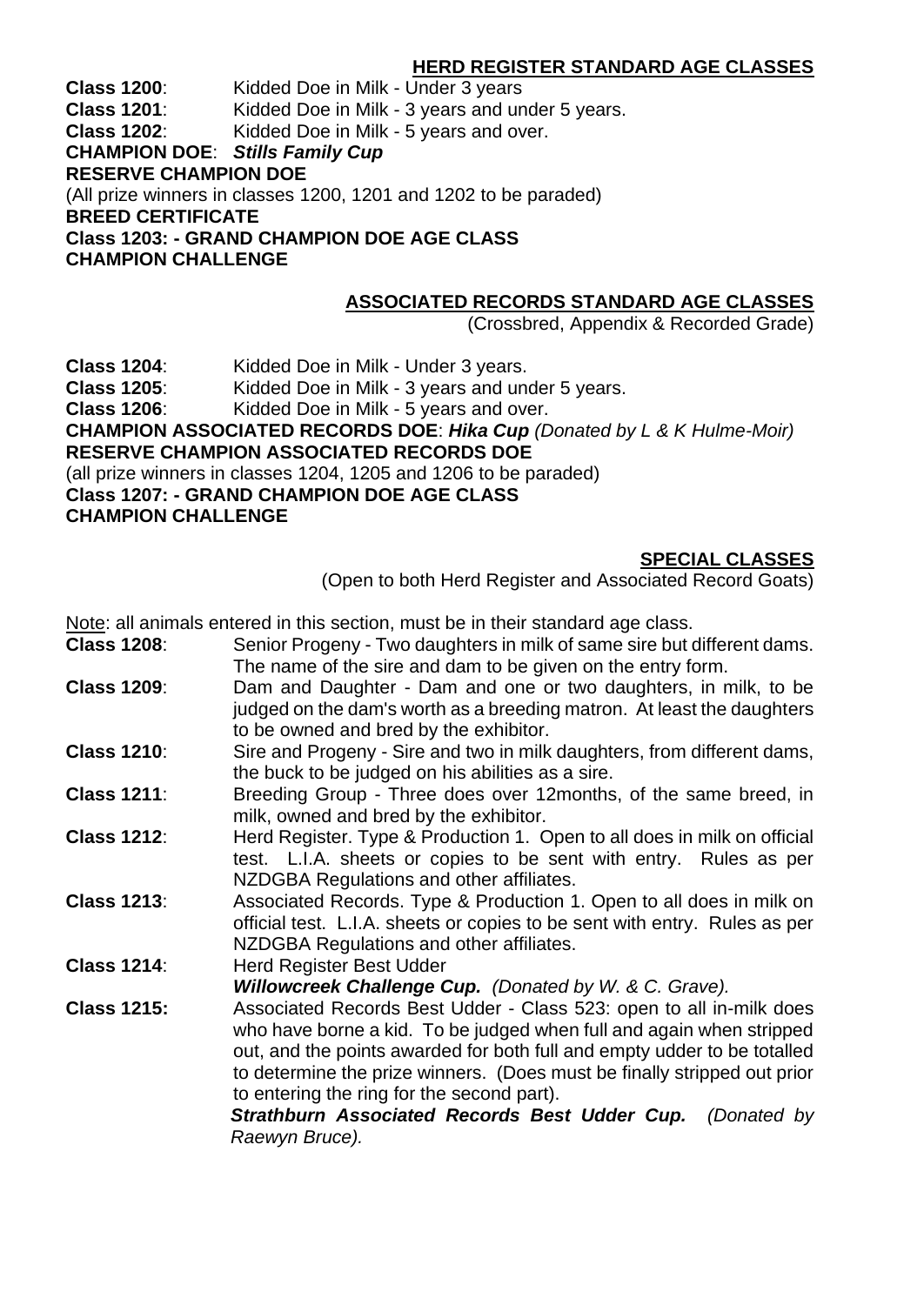#### **JUNIOR SHOWMANSHIP**

**Class 1216**: For young person's 15 years of age and under. To be judged on the exhibitor's ability to lead, place, turn, stop and start their goat.

#### **JUNIOR HERD PERSON**

**Class 1217**: Junior Herd Person open to exhibitors 15 to 25 years old showing an adult goat. To be judged on presentation and knowledge of the anatomy of the animal, also the handling and health of the adult goat. The goat does not have to belong to the exhibitor. For NZDGBA exhibitors the uniform consists of the Junior Herd Person cap, NZDGBA regulation shirt, dress trousers and closed shoes.

## **NOVELTY CLASSES**

- **Class 1218**: Novice Exhibit and Handler Neither exhibit nor handler to have previously competed. Exhibit need not be registered nor recorded and may be of any age or sex
- **Class 1219**: Utility Doe: Open to any in milk doe, to be judged on the does dairy qualities. **NOT OPEN** to does that are registered or recorded with breed groups affiliated to RAS
- **Class 1220**: Dairy Doe Kid: Open to doe kids that are **NOT** registered or recorded with breed groups affiliated to RAS. The doe kid must be a minimum of 4 weeks and under 12 months of age at date of show.

### **HERD REGISTER STANDARD AGE CLASSES**

- **Class 1221**: Maiden Doe or Goatling over 12 months and under two and a half years, which has not borne a kid, including maiden milkers and springing does.
- **Class 1222**: Maiden Doe Kid born on or before 31st July
- **Class 1223**: Maiden Doe Kid born on or after 1st August

#### **JUNIOR CHAMPION DOE**: *Greaves Family Cup*

#### **RESERVE JUNIOR CHAMPION DOE**

(all prize winners in classes 1221, 1222 and 1223 to be paraded)

#### **ASSOCIATED RECORDS STANDARD AGE CLASSES**

- **Class 1224**: Maiden Doe or Goatling Over 12 months and under two and a half years, which has not borne a kid, including maiden milkers and springing does.
- **Class 1225:** Maiden Doe Kid born on or before 31<sup>st</sup> July
- **Class 1226**: Maiden Doe Kid born on or after 1st August

### **ASSOCIATED RECORDS JUNIOR CHAMPION DOE**

*Jarabro Cup (donated by the Brott Family)*

(Selected from all prize winners in classes 1224, 1225 and 1226)

## **ASSOCIATED RECORDS RESERVE JUNIOR CHAMPION DOE**